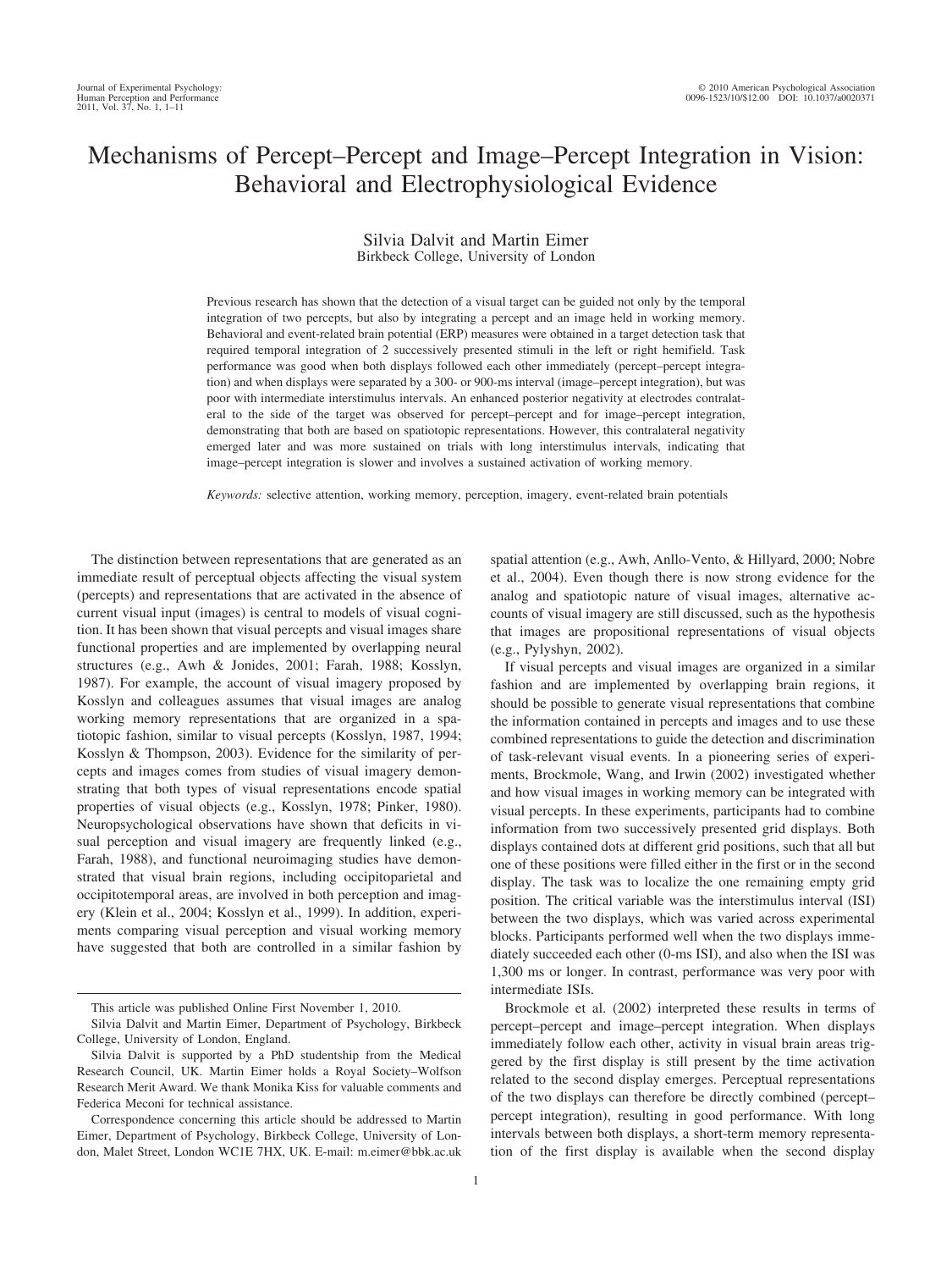arrives, and can be combined with a perceptual representation of the second display (image–percept integration), resulting in task performance that is comparable to the 0-ms ISI condition. However, for intermediate ISIs, a perceptual representation of the first display is no longer available when the second display is presented, and an adequate working memory representation of this display has not yet been formed. Because neither percept–percept integration nor image–percept integration is available to guide target localization, performance is poor. The observation that an ISI of 1,300 ms was sufficient to restore task performance to the level observed for the 0-ms ISI condition led Brockmole et al. to assume that the formation of a stable working memory image of the first grid display requires about 1,300 ms.

To confirm their assumption that successful target localization with long ISIs was based on an integration of images and percepts, rather than on the creation of a working memory representation of the second display and its subsequent combination with a memory representation of the first display (image–image integration), Brockmole et al. (2002) conducted a second experiment. They used a delayed response procedure to estimate the time demands of integration processes in trials where the two displays followed each other immediately, thus enabling percept–percept integration, and in trials where they were separated by a 2,000-ms interval. The estimated integration time was about 300 ms longer with long ISIs. The fact that this time difference was much smaller than the amount of time needed to create and consolidate a working memory image of the second display (about 1,300 ms) appears to rule out the possibility that task performance with long ISIs was based on image–image integration. However, the observation that target localization was delayed when it was based on image–percept integration relative to percept–percept integration is still remarkable, as it suggests that the speed of these two integration processes differs. Image–percept integration processes may be triggered more slowly than percept–percept integration, or may take longer to be completed, perhaps because they require the active maintenance of an image in visual working memory. Alternatively, the speed differences observed by Brockmole et al. in Experiment 2 may be linked to processes that follow integration. For example, response selection might be slower if image–percept integration yields less precise visual representations than percept–percept integration (see Brockmole et al. for further discussion of this possibility).

In summary, the behavioral results reported by Brockmole et al. (2002) strongly suggest that visual images and visual percepts can be successfully integrated, provided that sufficient time is available to form stable working memory representations of taskrelevant information. The aim of the present study was to combine performance and event-related brain potential (ERP) measures to gain new insights into similarities as well as differences between percept–percept and image–percept integration. One goal was to confirm the behavioral findings of Brockmole et al. with a much simpler temporal integration paradigm. Another goal was to obtain direct electrophysiological evidence for the hypothesis that both percept–percept integration and image–percept integration are based on spatiotopically organized visual representations. A third goal was to investigate whether differences in the speed of target detection with image–percept integration as compared with percept–percept integration reflect differences in the time course of these integration processes themselves or are generated at later stages that follow integration.

As in the Brockmole et al. (2002) study, participants had to perform a visual discrimination task that required the integration of two successively presented displays (D1 and D2). However, there were only two possible target locations, one in each hemifield. Both displays contained two semicircles that varied in their orientation (see Figure 1). Participants had to determine whether the combination of two successive semicircles on the same side yielded a complete circle. Target circles were present on two thirds of all trials, and were always accompanied by a nontarget on the other side. Each display was presented for 10 ms, and the ISI separating the two displays was manipulated. In the 0-ms ISI condition, D1 and D2 followed each other immediately, which should enable percept–percept integration and good target detection performance. As the present task was much simpler than the task used by Brockmole et al. with respect to its demands on spatial working memory, working memory representations of D1 should become available faster than in the earlier study. Therefore, two long ISI conditions (300 and 900 ms) were included, which were expected to allow target detection to be guided by image– percept integration. At least for the 900-ms ISI condition, task performance should thus be comparable to performance in the 0-ms ISI condition. To investigate the time course of the drop in target detection performance with intermediate ISIs, we also included trials where the interval separating D1 and D2 was 30, 60, or 90 ms. On most of these trials, neither percept–percept nor image–percept integration should be available to guide the detection of target circles, resulting in poor performance relative to the 0-, 300-, and 900-ms ISI conditions.

In addition to measuring participants' target detection performance for all ISI conditions, electroencephalogram (EEG) were recorded during task execution. To identify electrophysiological correlates of successful percept–percept and image–percept integration, ERPs in response to D2 were computed for trials where the two displays either followed each other immediately (percept– percept integration) or were separated by an ISI of 300 or 900 ms (image–percept integration) and the presence of a target circle was correctly reported. ERP analyses focused on lateralized posterior components that are known to be triggered during spatially selective processing in attention and working memory. In many visual search tasks, an enhanced posterior negativity was observed at electrodes PO7/PO8 contralateral to the side of a target. This N2pc component is assumed to reflect the attentional selection of can-



*Figure 1.* Schematic illustration of the sequence of visual events in a target-present trial, where the combination of two successively presented semicircles (D1 and D2) on the right side resulted in a complete circle. In target-absent trials, no combined circle was present on either side. The interstimulus interval (ISI) between the two displays was 0, 30, 60, 90, 300, or 900 ms.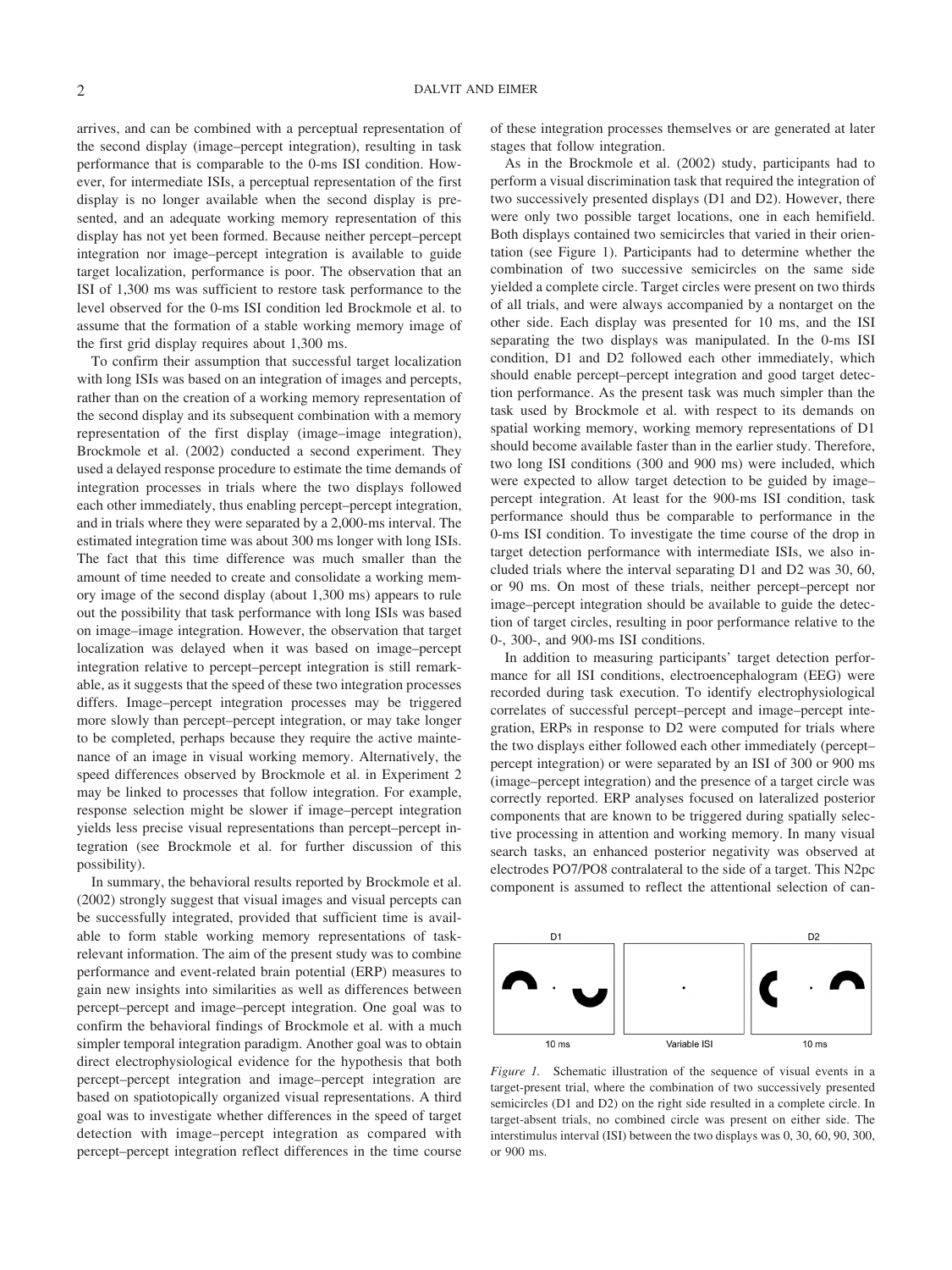didate target events among nontargets (e.g., Eimer, 1996; Eimer & Kiss, 2008; Luck & Hillyard, 1994; Woodman & Luck, 1999). In addition, a sustained posterior contralateral negativity (SPCN), also referred to as contralateral delay activity (CDA), has been found in working memory tasks, and has been associated with the spatially selective maintenance of working memory representations (McCollough, Machizawa, & Vogel, 2007; Vogel & Machizawa, 2004) and with the spatially directed access to such representations (Eimer & Kiss, 2010). Experiments that required both the spatial selection of target events and their subsequent maintenance in working memory (e.g., Mazza, Turatto, Umiltá, & Eimer, 2007; Vogel & Machizawa, 2004) have shown that the N2pc precedes the SPCN, although both have similar scalp distributions (but see McCollough et al., 2007).

In the present study, target detection required the successful combination of D1 and D2, either through percept–percept integration (in the 0-ms ISI condition) or image–percept integration (in the 300- and 900-ms ISI conditions). If the resulting combined representations are spatiotopic, the selection of a circle target in the left or right hemifield should be associated with an enhanced negativity at contralateral posterior electrodes that emerges after the presentation of D2. Given the spatiotopic nature of perceptual representations, such a contralateral negativity was expected to be elicited in the 0-ms ISI condition where integration is assumed to take place between percepts. The critical question was whether similar lateralized ERP modulations would also be present when the ISI was 300 or 900 ms. This should be the case if the representations that result from image–percept integration and percept–percept integration are structurally similar in terms of their spatiotopic organization (as suggested by Kosslyn, 1987, and Brockmole et al., 2002). The absence of any contralateral posterior negativity following image–percept integration would cast considerable doubt on this hypothesis.

As the emergence of a target-driven contralateral negativity in response to D2 is contingent on a prior successful integration of D1 and D2, the onset latency of this effect can be used to draw inferences about the time demands of percept–percept and image– percept integration, respectively. An earlier onset of the contralateral posterior negativity on trials where D1 and D2 follow each other immediately relative to trials with long D1–D2 intervals would suggest that percept–percept integration is faster than image–percept integration. This would be in line with the observation by Brockmole et al. (2002, Experiment 2) that target localization is slower when it depends on image–percept integration. The absence of any such latency differences of lateralized posterior ERP modulations would suggest that this behavioral effect is generated at postintegration stages such as response selection. Finally, if image–percept integration involves the spatially selective activation of integrated representations in visual working memory, a sustained posterior contralateral negativity should be elicited with long D1–D2 intervals, but not in the 0-ms ISI condition, where integration is assumed to take place between percepts, without the involvement of visual working memory.

#### **Method**

## **Participants**

Fifteen paid volunteers participated in this experiment. The data of three participants were not included in the analysis because of

an insufficient number of trials per condition after EEG artifact rejection (see below for rejection criteria). The remaining 12 participants (seven women, five men) were 21–36 years old (mean age  $= 27.5$  years), were right-handed, and had normal or corrected-to-normal vision.

## **Stimuli and Procedure**

The experiment was conducted in a dimly lit, sound-attenuated cabin. Stimuli were presented on a CRT monitor (Samsung SyncMaster 1100 MB) with a 100-Hz refresh rate at a viewing distance of 90 cm. E-Prime software (Psychology Software Tools, Pittsburgh, PA) was used for stimulus presentation and behavioral response collection.

Each trial contained two successive displays that included the outlines of two semicircles (angular size of each semicircle:  $0.96^{\circ} \times 0.48^{\circ}$ ) in the left and right hemifield, at a horizontal distance of 1.74° from a central fixation point. Individual semicircles could cover the lower, upper, left, or right half of a full circle (see Figure 1). Fixation point and semicircles were presented in red (CIE *x/y* values: .600/.342) against a green background (CIE *x/y* values: .288/.500). Stimuli and background were equiluminant  $(9.20 \text{ cd/m}^2)$ .

The first display (D1) was presented for 10 ms and was followed by a blank interval of variable duration (see below). Subsequently, a second display (D2) was shown for 10 ms. The interval between the offset of D2 and the onset of D1 on the next trial was 2,200 ms. Participants' task was to report the presence or absence of a combined circle target, that is, a complete circle resulting from the combination of two nonoverlapping semicircles in D1 and D2. Two response keys were vertically arranged in front of the participants, aligned with their body midline. The upper key was used for target-present responses and the lower key for target-absent responses. Six participants signaled the presence of a target with the right index finger and its absence with the left index finger, and this assignment was reversed for the other six participants.

Two thirds of all trials were target-present trials, with target side (left or right) randomly selected across trials. Targets were always accompanied by a nontarget on the opposite side. Nontargets were created by rotating the semicircle in D2 by 90° to the left or to the right relative to the D1 semicircle on the same side, such that their combination did not yield a complete circle and ensuring that two successive semicircles on the same side were never identical. Figure 1 shows a trial with a target on the right side and a nontarget on the left side. On one third of all trials, nontargets were presented on both sides.

The main manipulation concerned the ISI between D1 and D2, with six ISI conditions (0 ms, 30 ms, 60 ms, 90 ms, 300 ms, and 900 ms). Results from a pilot study revealed that the circle detection task was very difficult when all six ISI conditions were presented in a randomized fashion in the same block. In this study, performance in the two long ISI conditions was near chance level, and participants consistently reported their inability to perform the task as instructed. Therefore, the experiment was divided into two successive parts, which contained blocks where the ISI was either short  $(0-90 \text{ ms})$  or long  $(90-900 \text{ ms})$ . The short ISI part was divided into 30 blocks of 30 trials, resulting in a total of 225 trials for each of the four short ISI conditions (referred to as S0, S30, S60, and S90). The long ISI part was divided into 27 blocks of 25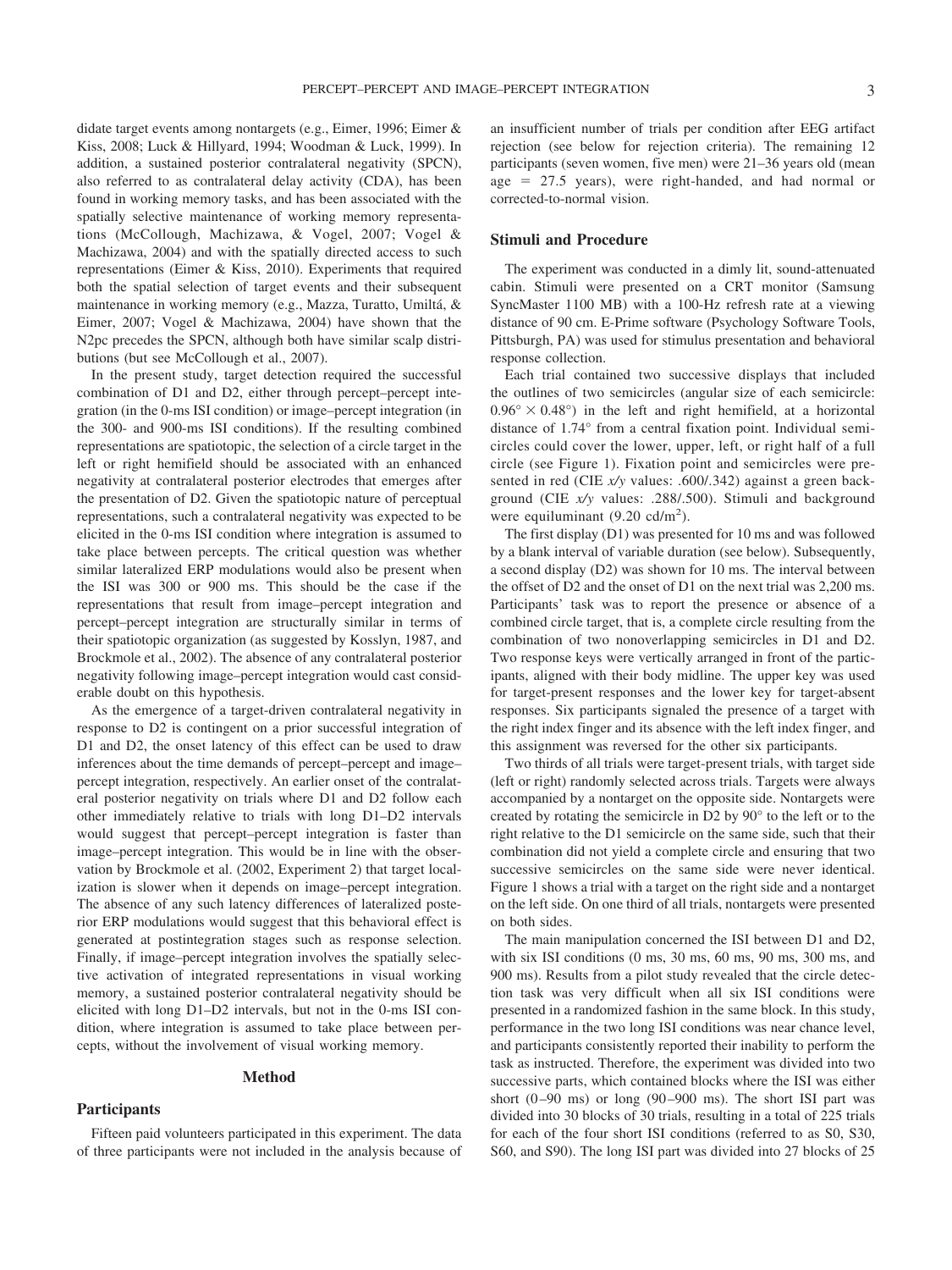trials, resulting in a total of 225 trials for each of the three long ISIs conditions (L90, L300, and L900). Each block lasted about 1 min, and participants were allowed to take breaks between blocks. Within each block, target-present and target-absent trials and different ISI conditions were presented in random order. ISIs of 90 ms were included in both parts to investigate whether there were systematic differences in target detection performance in the short and long ISI parts that might be linked to different strategies or attentional engagement levels. Six participants completed the short ISI part prior to the long ISI part, and this order was reversed for the other six participants.

#### **EEG Recordings and Data Analysis**

EEG was DC-recorded with a BrainAmps DC amplifier (upper cutoff frequency 40 Hz, 500-Hz sampling rating) and Ag-AgCl electrodes mounted on an elastic cap from 23 scalp sites (Fpz, F7, F3, Fz, F4, F8, FC5, FC6, T7, C3, Cz, C4, T8, CP5, CP6, P7, P3, Pz, P4, P8, PO7, PO8, and Oz, according to the extended international 10-20 system). Horizontal electro-oculogram (HEOG) was recorded bipolarly from the outer canthi of both eyes. An electrode placed on the left earlobe served as reference for the online recording, and EEG was rereferenced offline to the average of the left and right earlobes. Electrode impedances were kept below  $5 \text{ k}\Omega$ .

The main ERP analyses were focused on the three ISI conditions where target detection performance was expected to be good (S0, L300, and L900), and included only target-present trials where a target was correctly reported. The EEG obtained for these trials was epoched into segments starting 100 ms prior to D1 onset and ending 700 ms after D2 onset. EEG was averaged relative to a 100-ms baseline prior to D1 onset, separately for all three ISI conditions and for trials with targets in the left or right hemifield. Trials with saccades (HEOG exceeding  $\pm$  30  $\mu$ V), eye blinks (Fpz exceeding  $\pm$  60  $\mu$ V) or other artifacts (activity at any other electrode site exceeding  $\pm 80 \mu V$ ) were excluded from analysis. Averaged HEOG waveforms obtained for each participant in the interval between D1 onset and 500 ms after D2 onset were examined to identify residual eye movements on trials with targets on the left or right side. The residual maximal HEOG deviation did not exceed  $\pm$  4 $\mu$ V for any participant.

To quantify lateralized posterior ERP components triggered in response to D2, we computed mean amplitude values obtained at lateral posterior electrodes PO7 and PO8 (where the N2pc component is maximal) for three successive time intervals (200 –250 ms, 250 –300 ms, and 300 –500 ms relative to D2 onset). Mean amplitudes obtained within each of these time windows were analyzed with repeated measures analyses for the factors ISI (0 ms vs. 300 ms vs. 900 ms) and contralaterality (electrode contralateral vs. ipsilateral to the side of a target). Follow-up analyses were conducted separately for each ISI condition.

Target–nontarget discrimination accuracy was analyzed on the basis of *d'* scores obtained for all ISI conditions (see Macmillan & Creelman, 1991, for details). Reaction times (RTs) for correct responses on target-present trials were analyzed for the three ISI conditions where target detection performance was good (S0, L300, and L900) because the percentage of correctly detected targets was generally low in the other ISI conditions (see Table 1), and several participants had very few trials with correct responses

#### Table 1

| Percentage of Correct Responses on Target-Absent and          |  |  |  |
|---------------------------------------------------------------|--|--|--|
| Target-Present Trials, Shown Separately for All Interstimulus |  |  |  |
| Interval (ISI) Conditions                                     |  |  |  |

| <b>ISI</b>     | Target-absent trials | Target-present trials |  |  |
|----------------|----------------------|-----------------------|--|--|
| S <sub>0</sub> | 89                   | 78                    |  |  |
| S30            | 90                   | 38                    |  |  |
| S60            | 88                   | 25                    |  |  |
| S90            | 87                   | 29                    |  |  |
| L90            | 73                   | 50                    |  |  |
| L300           | 92                   | 67                    |  |  |
| L900           | 96                   | 68                    |  |  |

*Note.*  $S =$  short ISI conditions of 0, 30, 60, and 90 ms; L = long ISI conditions of 90, 300, and 900 ms.

in some of these conditions. Greenhouse–Geisser corrections for nonsphericity were applied to analyses where appropriate.

#### **Results**

## **Behavioral Data**

*d.* Table 1 shows the percentage of trials where participants correctly reported the presence or absence of a target, separately for each ISI condition. These data were used to compute *d'* scores, which are shown in Figure 2. Target–nontarget discrimination performance was good in condition S0, dropped dramatically when ISI was increased, but recovered for the two longest ISI conditions (L300 and L900).

A main effect of ISI on *d'* scores,  $F(6, 66) = 25.0, p < .001$ ,  $\eta_{\rm p}^2$  = .70, confirmed the reliability of this pattern. Further analysis (Bonferroni-adjusted pairwise comparisons) revealed that *d* scores observed in conditions S0, L300, and L900 did not differ reliably from each other, but were higher than the *d'* scores obtained in all other ISI conditions ( $ps < .05$ ). The *d'* scores related to conditions S30, S60, S90, and L90 did not differ significantly from each other, except for the score for S30, which was higher than the score for S60 ( $p < .05$ ). Even though d' did not differ between conditions S90 and L90, there was a difference in response bias, as participants were generally more inclined to report the presence of a circle target in condition L90, which was presented among trials with longer D1–D2 intervals where target detection accuracy was high, than in condition S90 (response criterion c for conditions L90 and S90, based on mean accuracy on target-present and target-absent trials: 0.31 and 0.84, respectively,  $t[11] = 2.39, p < .05$ ).

**Reaction times.** RTs on trials where the presence of a target was correctly reported differed reliably between the three conditions where target detection performance was good (S0, L300, and L900). Mean RTs in condition S0 (612 ms) were faster than in conditions L300 and L900 (684 and 660 ms, respectively), resulting in a main effect of ISI,  $F(2, 22) = 9.9$ ,  $p < .05$ ,  $\eta_p^2 = .47$ . Follow-up analyses confirmed significant RT differences between conditions S0 and conditions L300 and L900 ( $p$ s  $\lt$  .05), whereas RTs in conditions L300 and L900 did not differ reliably. For intermediate ISIs, mean RTs on trials where targets were reported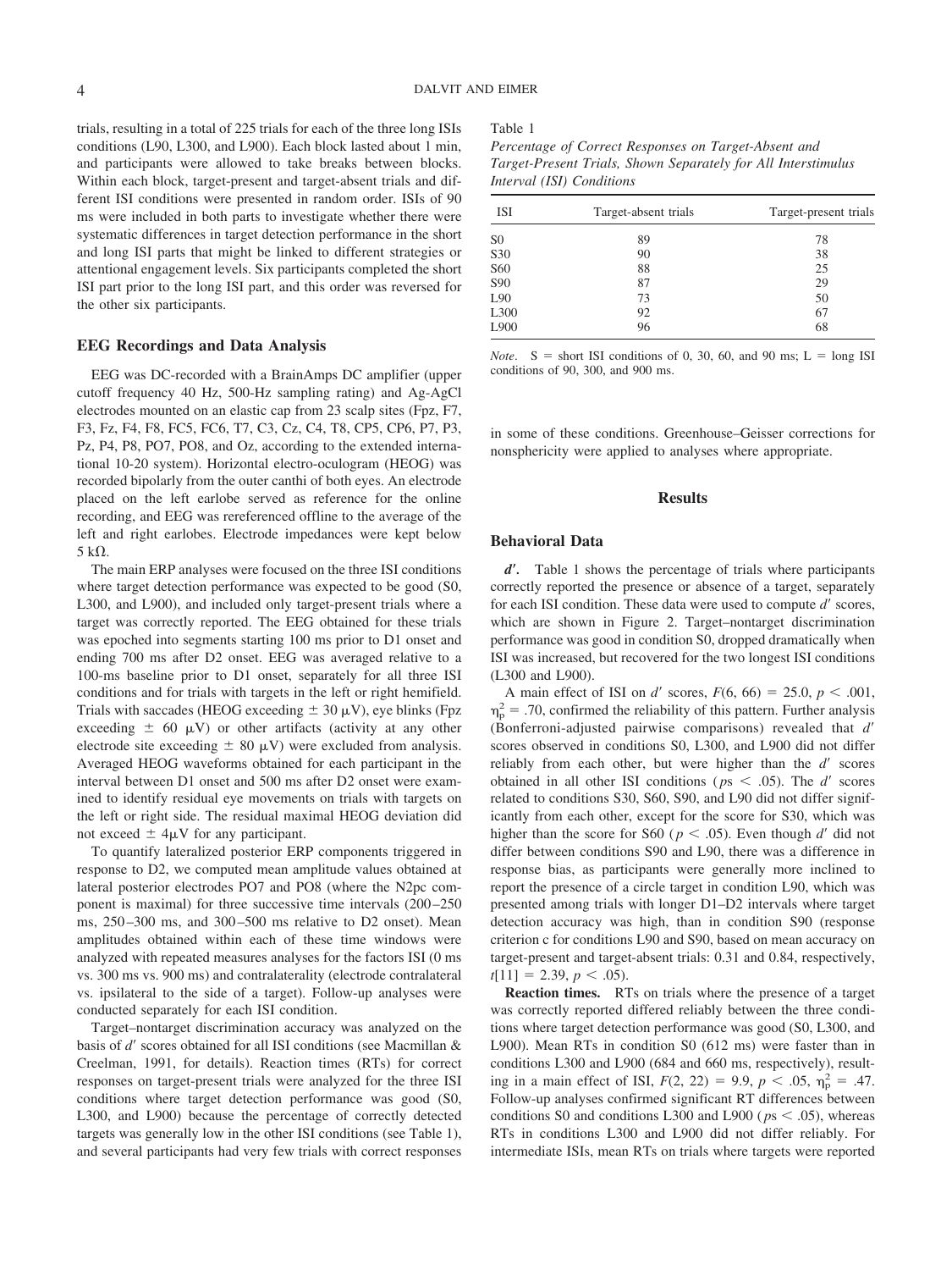

*Figure 2. d'* scores obtained for all interstimulus interval (ISI) conditions, shown separately for blocks with short ISIs (S0, S30, S60, and S90, solid line), and for blocks with long ISIs (L90, L300, and L900, dashed line). Error bars represent standard errors of the mean.

correctly were 709 ms, 693 ms, 699 ms, and 778 ms for conditions S30, S60, S90, and L90, respectively.

## **ERP Data**

Figure 3 shows grand-averaged ERPs obtained at electrodes PO7/PO8 ipsilateral and contralateral to the side of a circle target. ERPs are time-locked to D1 onset, and are shown separately for the three ISI conditions S0, L300, and L900. A pronounced posterior contralateral negativity was triggered in all three ISI conditions. This effect appeared to start earlier in the S0 condition relative to the L300 and L900 conditions, but was more sustained in the two long ISI conditions. This can be seen more clearly in Figure 4, which presents difference waveforms obtained by subtracting ERPs at ipsilateral electrodes from contralateral ERPs, separately for the three ISI conditions. Topographic maps of the scalp distribution of these contralateral–ipsilateral differences for these three conditions are shown in Figure 3 (top left panels).

These observations were confirmed by statistical analyses. In the 200- to 250-ms time interval after D2 onset, a main effect of contralaterality,  $F(1, 11) = 28.69, p < .001, \eta_{\rm p}^2 = .72$ , was accompanied by an interaction between ISI and contralaterality,  $F(2, 22) = 6.79, p < .05, \eta_p^2 = .38$ . Follow-up analyses conducted separately for each ISI condition revealed significant differences between contralateral and ipsilateral ERPs for condition S0,  $t(11) = 4.07$ ,  $p < .01$ , but not for conditions L300 and L900,  $t(11) = 1.9, p = .08, \text{ and } t(11) = 1.74, p = .11, \text{ respectively,}$ indicating that a posterior contralateral negativity emerged earlier in the S0 condition than in the L300 and L900 conditions. In the subsequent 250- to 300-ms time interval after D2 onset, a main effect of contralaterality was again observed,  $F(1, 11) = 125.27$ ,  $p < .001$ ,  $\eta_p^2 = .92$ , but no ISI  $\times$  contralaterality interaction was present,  $F(2, 22) = 0.69$ ,  $p = .513$ ,  $\eta_p^2 = .06$ , indicating that during this time window, a posterior contralateral negativity of similar size was elicited in all three ISI conditions. In the 300- to 500-ms time interval after D2 onset, analyses revealed a main effect of contralaterality,  $F(1, 11) = 28.26$ ,  $p < .001$ ,  $\eta_p^2 = .72$ , as well as

an interaction between ISI and contralaterality,  $F(2, 22) = 4.85$ ,  $p$  < .05,  $\eta_p^2$  = .31. Follow-up analyses for each ISI conditions demonstrated that, in marked contrast to the 200- to 250-ms time window, significant differences between contralateral and ipsilateral ERPs were now present in the two longer ISI conditions,  $t(11) = 4.11$ ,  $p < .01$ , and  $t(11) = 5.11$ ,  $p < .001$ , for conditions L300 and L900, respectively, but not for condition S0,  $t(1,11)$  = 1.53,  $p = .15$ , thus demonstrating that the posterior contralateral negativity was more sustained when the D1–D2 interval was longer.

To demonstrate more directly that the posterior contralateral negativity emerged earlier in condition S0 relative to conditions L300 and L900, we determined the onset of this effect by jackknife-based analyses (Miller, Patterson, & Ulrich, 1998; Ulrich & Miller, 2001) that were based on individual contralateral–ipsilateral difference waveforms obtained for these three conditions. The onset of the contralateral negativity was defined as the post-D2 latency where difference waveforms reached 25% of their maximal amplitude. Estimated onset latencies for conditions S0, L300, and L900 were 196 ms, 226 ms, and 237 ms after D2 onset, respectively, and these estimates correspond well with the effect onsets suggested by Figure 4. Statistical analyses of these onset estimates, where *F* and *t* values were corrected according to the formula described by Ulrich and Miller (2001), confirmed that the onset latency of the posterior contralateral negativity was reliably affected by ISI,  $F_c(2, 22) = 14.3$ ,  $p <$ .01,  $\eta_p^2 = .57$ . It was significantly earlier in condition S0 than in conditions L300 and L900,  $t_c(11) = 2.97$ ,  $p < .05$ , and  $t_c(11) =$ 10.26,  $p < .001$ , one-tailed, respectively. In contrast, onset latency estimates for the two long ISI conditions did not differ reliably,  $t_c(11) = 1.34, p > .05.$ 

As can be seen in Figure 4, the posterior contralateral negativity in condition S0 that emerged about 200 ms after D2 onset was preceded by a brief period where a lateralized posterior activity of opposite polarity was present. A post hoc analysis confirmed that ERPs were more positive at contralateral as compared with ipsi-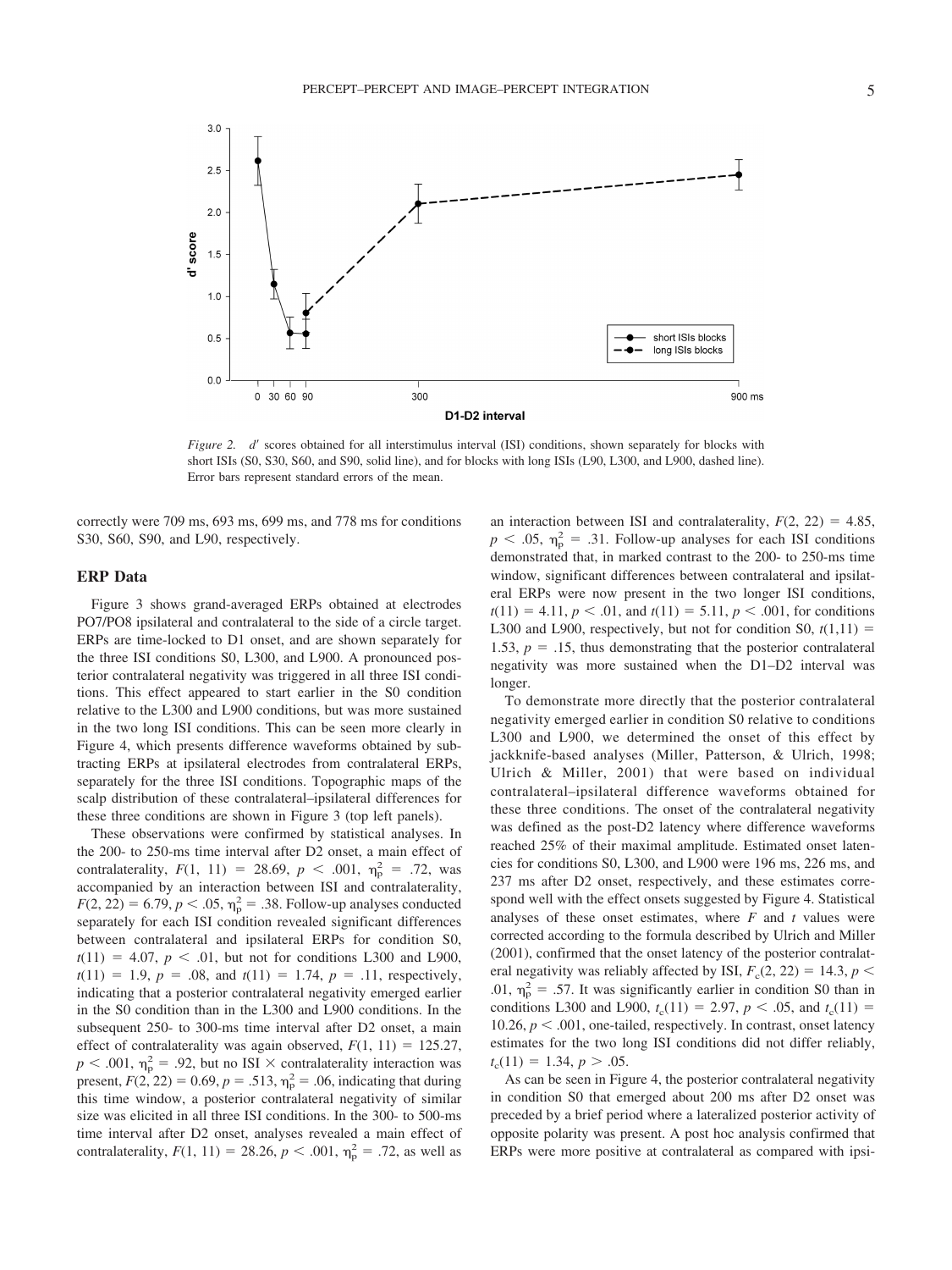

*Figure 3.* Grand-averaged event-related potentials (ERPs) elicited in the interval between D1 onset and 700 ms after D2 onset at electrodes PO7/PO8 contralateral and ipsilateral to the side of a circle target on trials where targets were correctly reported. ERPs are shown separately for conditions S0, L300, and L900 (S = short; L = long), relative to a 100-ms baseline prior to D1. All statistical analyses were performed on ERPs elicited after D2 onset (indicated by vertical dashed lines). Top left panels show scalp distribution maps of the difference between contralateral and ipsilateral ERPs during the 200- to 250-ms interval after D2 onset (S0 interstimulus interval [ISI] condition) or during the 300- to 500-ms post-D2 interval (L300 and L900 ISI conditions). These maps were constructed by spherical spline interpolation (Perrin, Pernier, Bertrand, & Echallier, 1989) after mirroring the ipsilateral– contralateral difference waveforms to obtain symmetrical voltage values for both hemispheres.

lateral electrodes in the 150- to 180-ms time interval after D2 onset,  $t(11) = 2.97$ ,  $p < .05$ , in condition S0. This unexpected effect, which was not present in the L300 and L900 conditions (see Figure 4), is likely to reflect a sensory asymmetry between the visual hemifields containing the target and the nontarget that is specific to condition S0 where D2 followed D1 immediately (see Discussion for more details).

Figure 5 shows grand-averaged ERPs obtained at PO7/PO8 ipsilateral and contralateral to the circle target side, for conditions S90 and L90 where target detection performance was poor (see Figure 2), collapsed across trials with correct and incorrect responses. In contrast to the S0, L300, and L900 conditions, no systematic contralateral negativity appears to have been elicited in these trials. This was confirmed by paired *t* tests that compared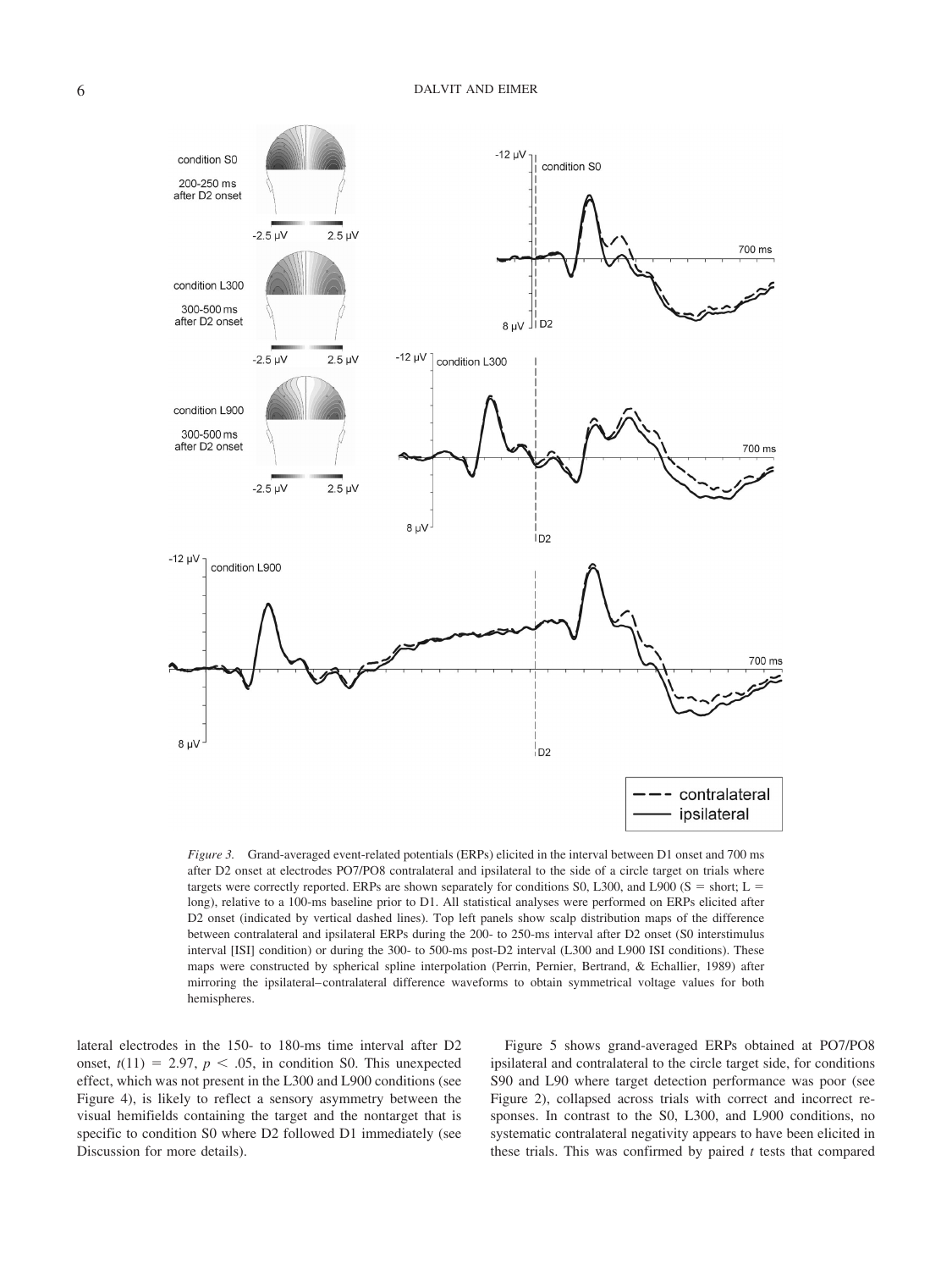

*Figure 4.* Difference waves obtained in the 700-ms interval after D2 onset by subtracting ipsilateral from contralateral event-related potentials (ERPs), shown separately for interstimulus interval (ISI) conditions S0 (dashed black line), L300 (solid gray line), and L900 (solid black line;  $S =$ short;  $L = long$ ). Note that these difference waveforms were computed relative to a 100-ms baseline prior to D1 onset.

contralateral and ipsilateral ERP amplitudes obtained in the S90 and L90 conditions for the 200- to 250-ms, 250- to 300-ms, and 300- to 500-ms intervals after D2 onset. No reliable contralateral negativity was observed in any of these time intervals, and there were also no differences of nonlateralized posterior ERPs between these two conditions in any of these time windows ( $p_s$   $> .05$ ).

#### **Discussion**

The aim of this study was to combine behavioral and electrophysiological measures to gain new insights into the processes that underlie the integration of perceptual representations and representations stored in working memory. A simplified version of the temporal integration paradigm used by Brockmole et al. (2002) was used to study the time course of percept–percept and image– percept integration, as well as the properties of the combined representations that result from these two types of integration.

The behavioral results fully confirmed the observations of Brockmole et al. (2002). As predicted, target detection performance was strongly affected by manipulating the time interval between the two to-be-integrated displays, and this modulation followed a U-shaped function (see Figure 2). Performance was good when the two displays followed each other immediately and also when they were separated by longer ISIs (300 or 900 ms). In contrast, performance was poor with intermediate ISIs. In line with the interpretation proposed by Brockmole et al., this pattern of results suggests that target localization in the 0-ms ISI condition was guided by percept–percept integration as the activation of visual areas triggered by D1 was still present when the second display arrived. With long ISIs, a stable working memory representation of D1 was available by the time that the second display was presented, and target localization was based on image–percept integration. It is notable that performance in the present study was equally good with ISIs of 300 and 900 ms, suggesting that a 300-ms interval was sufficient to form an adequate working memory representation of the first display. The fact that generating such representations took substantially longer (about 1,300 ms) in the Brockmole et al. study is most likely due to the fact that the number of to-be-integrated items was much higher than in the current experiment (see also Vogel, Woodman, & Luck, 2006, for evidence that the time required to consolidate items in visual working memory increases as memory set size increases).

The observation that target detection was poor with ISIs of 30, 60, and 90 ms mirrors the finding of Brockmole et al. (2002) that task performance deteriorated for intermediate ISIs. The drop in performance for D1–D2 intervals between 30 and 90 ms is consistent with the assumption that neither perceptual nor working memory representations of D1 were available for percept–percept or image–percept integration, respectively: Perceptual representations of D1 are subject to rapid decay, and the formation of working memory representations of D1 cannot be completed within 100 ms after D1 presentation. The performance drop for



*Figure 5.* Grand-averaged event-related potentials (ERPs) elicited in the interval between D1 onset and 700 ms after D2 onset at electrodes PO7/ PO8 contralateral and ipsilateral to the side of a circle target in conditions S90 and L90 (S = short; L = long), relative to a 100-ms baseline prior to D1. Waveforms are collapsed across trials with correct and incorrect responses, and D2 onset is indicated by vertical dashed lines.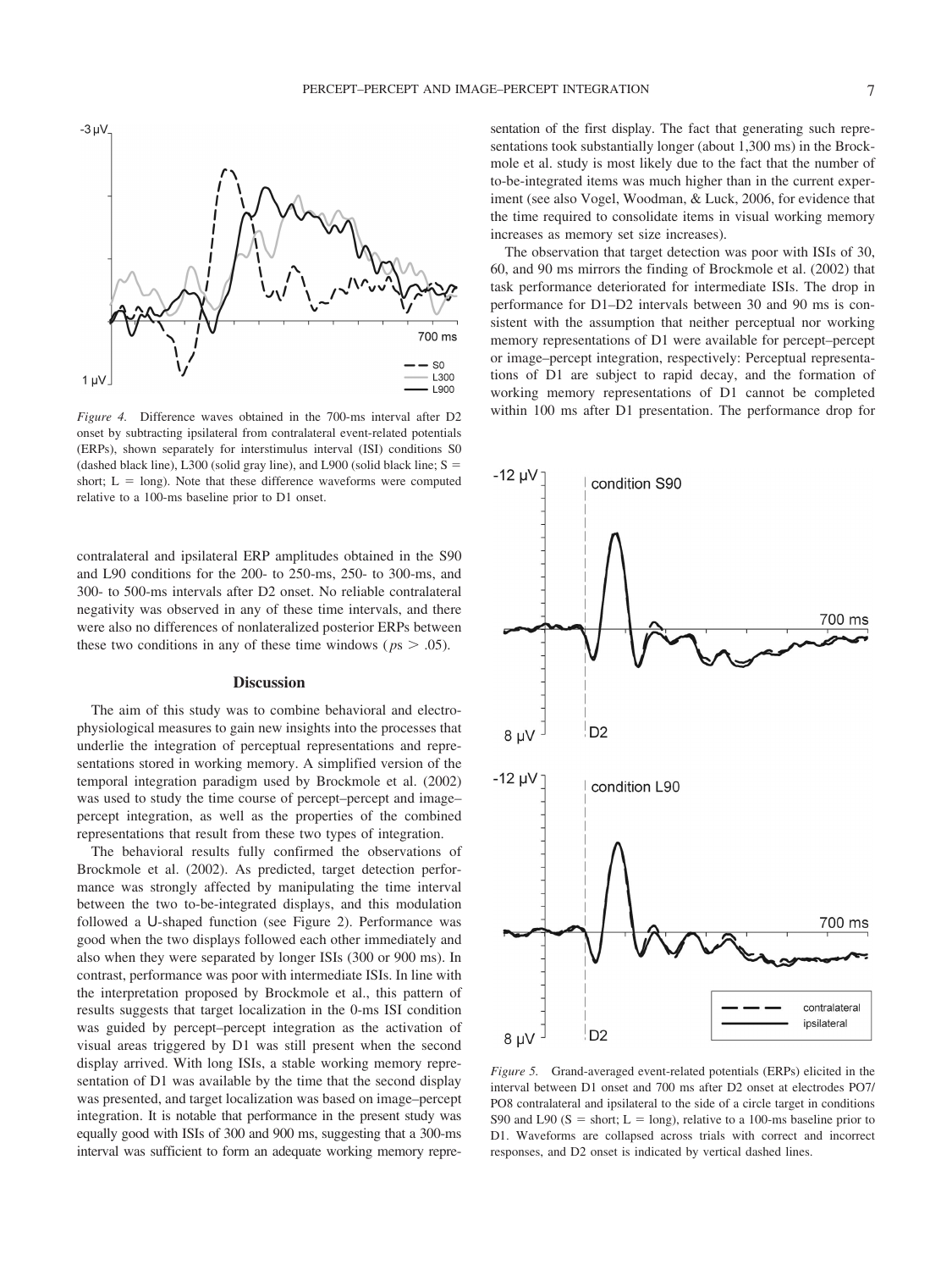intermediate ISIs is unlikely to be primarily due to low-level backward masking, as circle targets resulted from the combination of two successively presented nonoverlapping objects. Thus, the absence of adequate perceptual or working memory representations of D1 provides the most plausible explanation for the poor target detection performance with intermediate ISIs.

Target detection performance was slightly better in condition S30 than in condition S60, suggesting that on some trials, visual activation triggered by D1 persisted for several tens of milliseconds and was thus available for percept–percept integration. It should also be noted that even though performance in the S60, S90, and L90 conditions was poor, it was still above chance, which may be due to the occasional persistence of residual visual activity for up to 100 ms. Participants adopted a more liberal response criterion in condition L90 relative to condition S90, presumably because the L90 condition was presented among trials with longer D1–D2 intervals that facilitated target detection. In contrast, the S90 condition was paired with condition S0 and with two other ISI conditions (S60 and S30) that were associated with poor target detection. However, *d'* scores did not differ between conditions L90 and S90, demonstrating that such context-dependent differences in response bias had no impact on the efficiency of target– nontarget discrimination.

A final notable behavioral result was that target detection was about 50 ms faster in trials where the two displays followed each other immediately relative to trials where they were separated by intervals of 300 or 900 ms. This suggests that image–percept integration is slower than percept–percept integration, in line with previous observations by Brockmole et al. (2002, Experiment 2), who found a 300-ms difference in target localization speed between these two types of integration processes. The fact that this difference was much smaller in the present study is most likely because of a simplified task design.

In summary, the pattern of behavioral results obtained in the present study fully confirmed previous findings by Brockmole et al. (2002), in spite of the fact that a much simpler temporal integration task was employed here. They are in line with the hypothesis that target detection in the 0-ms ISI condition was based on percept–percept integration, whereas image–percept integration was operative with ISIs of 300 and 900 ms. If this hypothesis is correct, the ERP data obtained during the performance of this task can be used to provide new insights into the nature of the combined representations that result from percept– percept and image–percept integration and into the time course of these integration processes themselves.

The pattern of ERP results obtained for the 0-ms ISI condition was in line with predictions. An enhanced negativity was triggered at posterior electrodes PO7/PO8 contralateral to the side of successfully detected targets. This contralateral negativity started 200 ms after D2 onset, and remained present for about 100 ms (see Figures 3 and 4). Similar N2pc components have previously been observed in visual search tasks in response to targets among nontarget distractor items (e.g., Eimer, 1996; Luck & Hillyard, 1994), and were interpreted to reflect the spatially directed attentional selection of such targets. The presence of an N2pc in the 0-ms ISI condition is not surprising, as target detection was assumed to be guided by percept–percept integration, and perceptual representations are known to be spatiotopically organized. As can be seen in Figure 4, the N2pc was preceded by a transient ERP deflection of opposite polarity (a contralateral positivity) in the 0-ms ISI condition. This early modulation of posterior ERPs may reflect a sensory asymmetry between the target and nontarget hemifields. Targets were by definition always successively presented nonoverlapping semicircles, whereas the semicircles in D1 and D2 partially overlapped on the nontarget side (see Figure 1). In the 0-ms ISI condition, where D1 and D2 were each presented for 10 ms in immediate succession, the color of these overlapping parts on the nontarget side was perceived as slightly more saturated than the nonoverlapping contours of a target circle, and this might have triggered a slightly asymmetric early visual response. No such early visual asymmetry was present in the two long ISI conditions, where there was no perceptual overlap between D1 and D2. However, the early positivity in the 0-ms ISI condition was not due to a contralateral enhancement of the P1 component, which is typically most sensitive to low-level visual differences, but instead reflected a small differential modulation of N1 amplitudes at contralateral versus ipsilateral posterior electrodes (see Figure 3, top right panel). It should be noted that in several previous ERP studies (e.g., Eimer & Kiss, 2008), a similar early contralateral positivity was found to precede the N2pc, even though symmetrical visual displays were used, which may suggest that this effect is not exclusively due to a sensory imbalance between visual fields. In any case, the presence of this transient early difference between ISI conditions implies that subsequent differences in lateralized posterior ERPs need to be interpreted with caution. However, the fact that this early ERP modulation was opposite in polarity to the subsequent N2pc makes it unlikely that its presence will have contributed to the earlier onset of this component in the 0-ms ISI condition relative to the two long ISI conditions. If anything, an earlier contralateral positivity should have resulted in a delay of N2pc latencies in this condition.

One central finding of the present study was that a posterior negativity contralateral to the side of a successfully detected circle target was not just triggered in the 0-ms ISI condition, but also on trials where the D1–D2 interval was 300 or 900 ms, and target detection was assumed to be guided by image–percept integration. Previous ERP research has demonstrated that representations in visual working memory are spatiotopically organized (e.g., Dell'Acqua, Sessa, Toffanin, Luria, & Jolicoeur, 2010; Eimer & Kiss, 2010; Kuo, Rao, Lepsien, & Nobre, 2009; McCollough, Machizawa, & Vogel, 2007; Vogel & Machizawa, 2004). The presence of a pronounced contralateral negativity in the 300- and 900-ms ISI conditions extends these observations by suggesting that this also applies to representations that result from an integration of percepts and images. This is in line with Kosslyn's model of visual mental imagery, which includes a spatiotopic visual buffer that receives input from both perception and memory. Once information has entered this buffer, it is processed in the same fashion, regardless of the source of the original input (see Kosslyn, 1994, for more details).

In contrast to the presence of reliable posterior negativities contralateral to the side where a target circle was detected in the 0-ms, 300-ms, and 900-ms ISI conditions, no such lateralized effects were observed when the D1–D2 ISI was 90 ms (S90 and L90; see Figure 5). This difference is fully in line with the observation that task performance was poor when D1 and D2 were separated by a 90-ms interval. If neither percept–percept nor image–percept integration is available to guide target detection,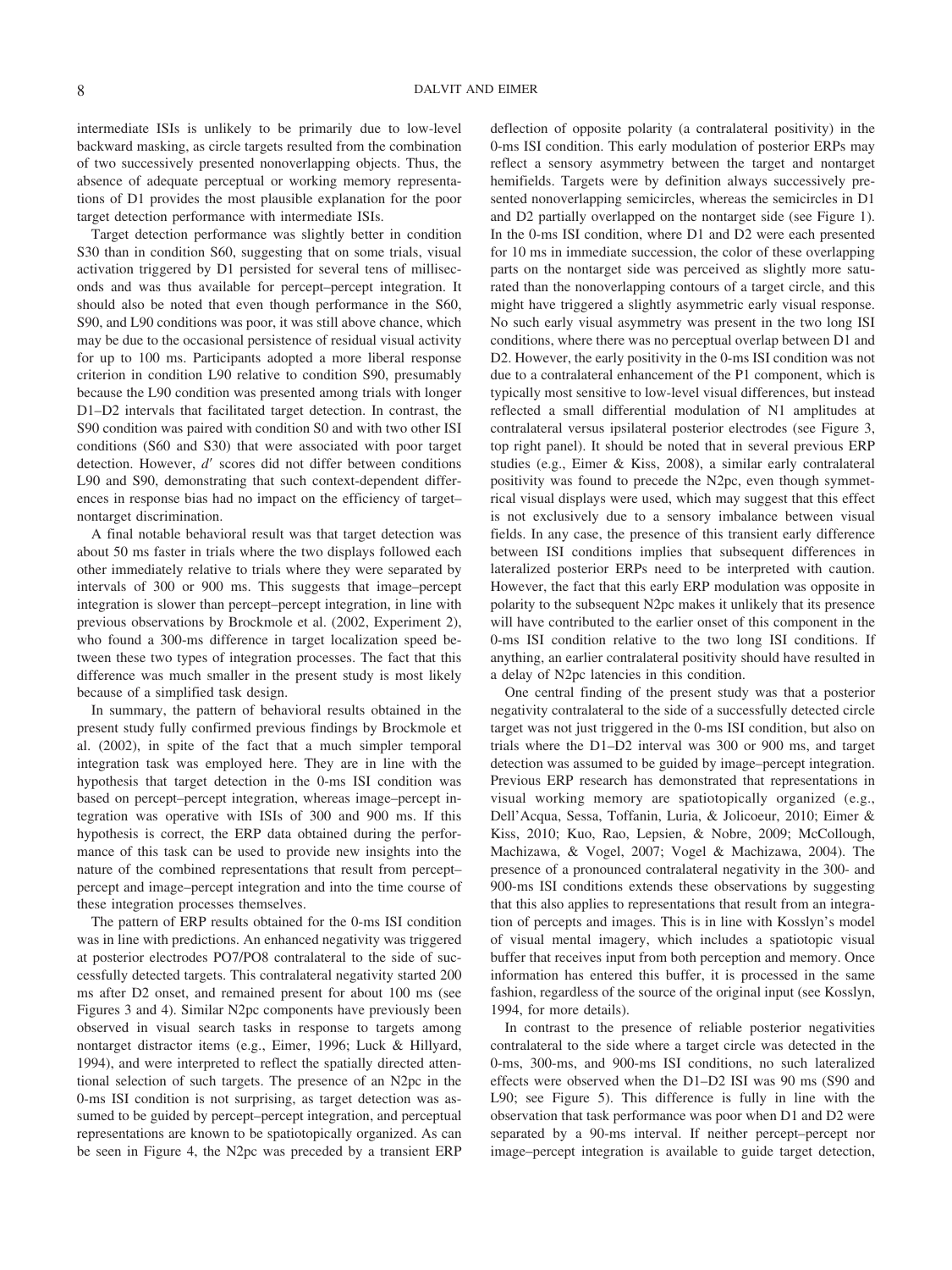lateralized posterior ERP components should be strongly reduced or absent. This prediction was confirmed, providing further support for the hypothesis that these components are elicited when such integration processes are successful.

Even though a contralateral posterior negativity was elicited when D2 followed D1 immediately and when the two displays were separated by a 300- or 900-ms interval, there were also important differences in the time course of this ERP effect between ISI conditions. Its onset was delayed about 40 ms with long ISIs (see Figure 4), which strongly suggests that the detection of target circles was slower when it was based on image–percept integration than when it was guided by percept–percept integration. It is interesting that this onset delay between the 0-ms and 900-ms ISI conditions was almost identical to the RT difference between these conditions (41 ms vs. 48 ms). Brockmole et al. (2002) discussed two possible sources for their observation that image–percept integration was slower than percept–percept integration, an increase in the duration of the integration process itself that may be linked to additional processing demands associated with maintaining working memory representations, or a delay of later response selection stages. The observation that the RT delay for target detection based on image–percept integration with a 900-ms ISIs as compared with percept–percept integration can be almost completely accounted for by the onset difference of a lateralized posterior ERP marker of spatially specific target selection is clearly inconsistent with the hypothesis that this RT difference is primarily generated at a late response-related stage. If image– percept integration requires more time than percept–percept integration, access to representations that result from image–percept integration should be delayed relative to the access to purely perceptual representations. This prediction is in line with the delayed onset latency of contralateral posterior negativities in the two long ISI conditions relative to the 0-ms ISI condition. However, given that these ERP effects reflect the spatially selective access to representations resulting from percept–percept or image– percept integration and not the integration process itself, the alternative possibility remains that it is this access rather than the preceding integration that is faster for the 0-ms ISI condition. It should also be noted that the RT difference between the 0-ms and 300-ms ISI conditions (72 ms) was considerably larger than the corresponding N2pc onset latency difference (30 ms). This might suggest that when D1–D2 intervals are relatively short, response latencies are determined not just by the time demands of the image–percept integration process, but also by subsequent decision and response selection processes.

It is unlikely that attentional or strategy differences or different levels of arousal between blocks with short and long ISIs are responsible for the observed differences between the 0-ms ISI condition and the two long ISI conditions. The comparison between the S90 and L90 conditions (which were physically identical, but were delivered in short vs. long ISI blocks) demonstrated that even though participants adopted a more liberal response criterion in the latter condition, perceptual sensitivity did not differ. The direct comparison of lateralized and nonlateralized posterior ERPs obtained in these two conditions revealed no differences (see Figure 5), indicating that general arousal levels were comparable. In addition, the time interval where N2pc onset latency differences between ISI conditions were observed (200 –250 ms after D2 onset) appears too early to be affected by differences in response bias.

The contralateral posterior negativity observed with long ISIs was not only delayed, but was also more sustained than the contralateral negativity elicited in the 0-ms ISI condition. In the latter condition, this effect returned to baseline about 300 ms after D2 onset, whereas it remained present during the 300- to 500-ms time window for ISIs of 300 and 900 ms (see Figures 3 and 4). This sustained contralateral negativity observed with long ISIs may reflect the additional spatially selective activation of visual working memory. As noted earlier, a lateralized SPCN (or CDA) component has previously been observed in tasks that require maintenance of or access to representations in working memory (e.g., Eimer & Kiss, 2010; Mazza et al., 2007; Vogel & Machizawa, 2004). The observation that the contralateral negativity was more sustained in conditions where target detection was guided by image–percept integration may indicate a stronger or temporally more extended involvement of spatial working memory than in conditions where targets could be detected by integrating two perceptual representations.

Alternatively, the presence of a more sustained contralateral negativity in the 300- and 900-ms ISI conditions might simply reflect a greater variability in the onset of spatially selective attentional target selection relative to the 0-ms ISI condition, resulting in a temporally smeared N2pc component. This could be the case if the duration of image–percept integration was much more variable across trials than the duration of percept–percept integration. However, such an increase in the latency jitter of an ERP component is typically accompanied by substantial decrease in its amplitude, and there was little evidence that the size of the contralateral posterior negativity was reduced in the two long ISI conditions (see Figure 4). Although this observation makes it unlikely that the sustained contralateral negativity observed with long ISIs is due to an increased latency variability of the N2pc, the hypothesis that it reflects an SPCN component that is associated with the spatially selective activation of working memory will need to be addressed and confirmed in future experiments.

As can be seen in Figure 3, a tendency for ERPs contralateral to the target side to be more negative than ipsilateral ERPs was present in conditions L300 and L900 around 400 ms after D1, well before the onset of any contralateral negativity in response to D2. This may seem puzzling, as the side of the target could be determined only once D2 was presented. Paired *t* tests performed on ERP mean amplitudes obtained in the 300- to 500-ms interval after D1 onset confirmed reliable differences between contralateral and ipsilateral ERPs for the L300 and L900 conditions,  $t s(11) > 2.3$ ,  $p<sub>5</sub> <$  .05. These differences may reflect a spontaneous early attentional bias toward one or the other side of the working memory representation of D1. Even though the direction of such a bias will vary randomly across trials, it should increase or decrease the probability of successful target detection following D2 onset. As the ERPs shown in Figure 3 for the L300 and L900 conditions represent those two thirds of all trials where targets were correctly detected, it is likely that a fortuitous allocation of attention to the side of the target occurred more frequently on these trials than on trials where targets remained undetected. In support of this hypothesis, the early contralateral negativity was no longer present when ERPs for conditions L300 and L900 were com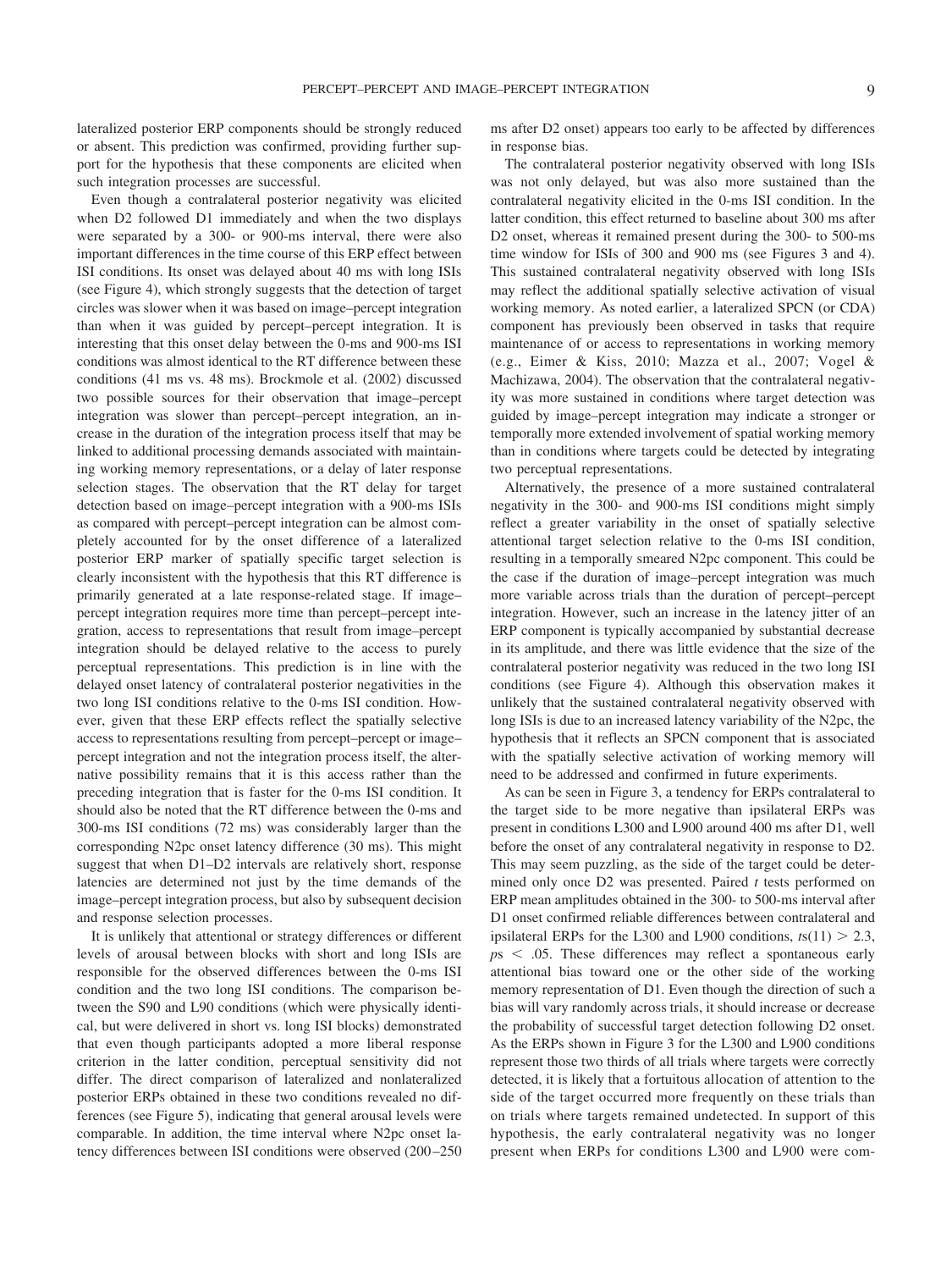puted across target-present trials with correct and incorrect responses,  $t s(11) < 1$ .

It should be noted that the image–percept integration hypothesis proposed by Brockmole et al. (2002) to account for the effects of ISI in empty-cell detection tasks has not gone unchallenged. As pointed out by Hollingworth, Hyun, and Zhang (2005), the number of dots that was apparently retained in working memory in the long ISI conditions of the Brockmole et al. study substantially exceeds current estimates of working memory capacity (e.g., Luck & Vogel, 1997). This observation led Jiang, Kumar, and Vickery (2005) to propose an alternative interpretation of these findings. According to those authors, the good task performance observed by Brockmole et al. for long D1–D2 ISIs was not based on image–percept integration, but was due to the fact that observers adopted a "negative conversion" strategy: They initially formed a working memory representation of the unfilled grid positions in the first array, which was then compared with the second array to detect the one remaining empty position. In other words, target detection was based on a direct comparison between a working memory and a perceptual representation, analogous to the mechanisms that underlie successful change detection (Rensink, 2002), and not on image–percept integration. This alternative interpretation might also account for the behavioral and ERP effects observed in the present experiment. Instead of integrating of working memory representation of D1 with a perceptual representation of D2 to detect target circles in the long ISI conditions, participants instead may have formed working memory representations of the mirror image of both semicircles contained in D1, which were then compared with D2. This would have resulted in the attentional selection of the matching target semicircle, as reflected by a contralateral posterior negativity, but would not involve an image– percept integration process as postulated by Brockmole et al.

Several considerations make this alternative interpretation of the current findings unlikely. According to Jiang et al. (2005), participants are forced to adopt the negative conversion strategy in conditions where working memory capacity limitations prevent successful image–percept integration. This may have conceivably been the case in the Brockmole et al. (2002) study, where relatively large grid arrays ( $4 \times 4$  or  $5 \times 5$ ) were employed, but such capacity limitations would not have played a major role in the present study, because each display contained only two items. In addition, generating mirror-image memory representations of D1 that enable the attentional selection of target locations in D2 is a multistage process that requires the perceptual encoding of both D1 items, their mirror rotation, and the formation of a working memory representation of the rotated items. It is plausible to assume that these sequential processes will take several hundred milliseconds (see also Jiang et al. for an analogous argument). If target detection in the long ISI conditions of the present study was guided by this time-consuming strategy, performance should have been much better in the 900-ms ISI condition than in the 300-ms ISI condition. In fact, no such performance difference was observed, and there were also no reliable differences in the ERP correlates of target detection between these two ISI conditions. These considerations suggest that task performance in the long ISI conditions was indeed based on image–percept integration, as described by Brockmole et al., and not on the alternative negative conversion strategy suggested by Jiang et al.

In summary, the present study has demonstrated that the integration of two percepts and the integration of a perceptual and a working memory representation both operate within a spatiotopic reference frame. However, these two integration mechanisms differ in their time demands, such that the spatially selective access to representations that are based on image–percept integration is delayed relative to the access to representations that are generated by percept–percept integration.

#### **References**

- Awh, E., Anllo-Vento, L., & Hillyard, S. A. (2000). The role of spatial selective attention in working memory for locations: Evidence from event-related potentials. *Journal of Cognitive Neuroscience, 12,* 840 – 847.
- Awh, E., & Jonides, J. (2001). Overlapping mechanisms of attention and spatial working memory. *Trends in Cognitive Sciences, 5,* 119 –126.
- Brockmole, J. R., Wang, R. F., & Irwin, D. E. (2002). Temporal integration between visual images and visual percepts. *Journal of Experimental Psychology: Human Perception and Performance, 28,* 315–334.
- Dell'Acqua, R., Sessa, P., Toffanin, P., Luria, R., & Jolicoeur, P. (2010). Orienting attention to objects in visual short-term memory. *Neuropsychologia, 48,* 419 – 428.
- Eimer, M. (1996). The N2pc component as an indicator of attentional selectivity. *Electroencephalography and Clinical Neurophysiology, 99,* 225–234.
- Eimer, M., & Kiss, M. (2008). Involuntary attentional capture is determined by task set: Evidence from event-related brain potentials. *Journal of Cognitive Neuroscience, 20,* 1423–1433.
- Eimer, M., & Kiss, M. (2010). An electrophysiological measure of access to representations in visual working memory. *Psychophysiology, 47,* 197–200.
- Farah, M. J. (1988). Is visual imagery really visual? Overlooked evidence from neuropsychology. *Psychological Review, 95,* 307–317.
- Hollingworth, A., Hyun, J.-S., & Zhang, W. (2005). The role of visual short-term memory in empty cell localization. *Perception & Psychophysics, 67,* 1132–1343.
- Jiang, Y., Kumar, A., & Vickery, T. J. (2005). Integrating sequential arrays in visual short-term memory. *Experimental Psychology, 52,* 39 – 46.
- Klein, I., Dubois, J., Mangin, J.-F., Kherif, F., Flandin, G., Poline, J.-B., . . . Le Bihan, D. (2004). Retinotopic organization of visual mental images as revealed by functional magnetic resonance imaging. *Cognitive Brain Research, 22,* 26 –31.
- Kosslyn, S. M. (1978). Measuring the visual angle of the mind's eye. *Cognitive Psychology, 10,* 356 –389.
- Kosslyn, S. M. (1987). Seeing and imaging in the cerebral hemispheres: A computational approach. *Psychological Review, 94,* 148 –175.
- Kosslyn, S. M. (1994). *Image and brain: The resolution of the imagery debate*. Cambridge: MA: MIT Press.
- Kosslyn, S. M., Pascual-Leone, A., Felician, O., Camposano, S., Keenan, J. P., Thompson, W. L., . . . Alpert, N. M. (1999, April 2). The role of area 17 in visual imagery: Convergent evidence from PET and rTMS. *Science, 284,* 167–170.
- Kosslyn, S. M., & Thompson, W. L. (2003). When is early visual cortex activated during visual mental imagery? *Psychological Bulletin, 129,* 723–746.
- Kuo, B. C., Rao, A., Lepsien, J., & Nobre, A. C. (2009). Searching for targets within the spatial layout of visual short-term memory. *Journal of Neuroscience, 29,* 8032– 8038.
- Luck, S. J., & Hillyard, S. A. (1994). Spatial filtering during visual search: Evidence from human electrophysiology. *Journal of Experimental Psychology*: *Human Perception and Performance, 20,* 1000 –1014.
- Luck, S. J., & Vogel, E. K. (1997, November 20). The capacity of visual working memory for features and conjunctions. *Nature, 390,* 279 –281.